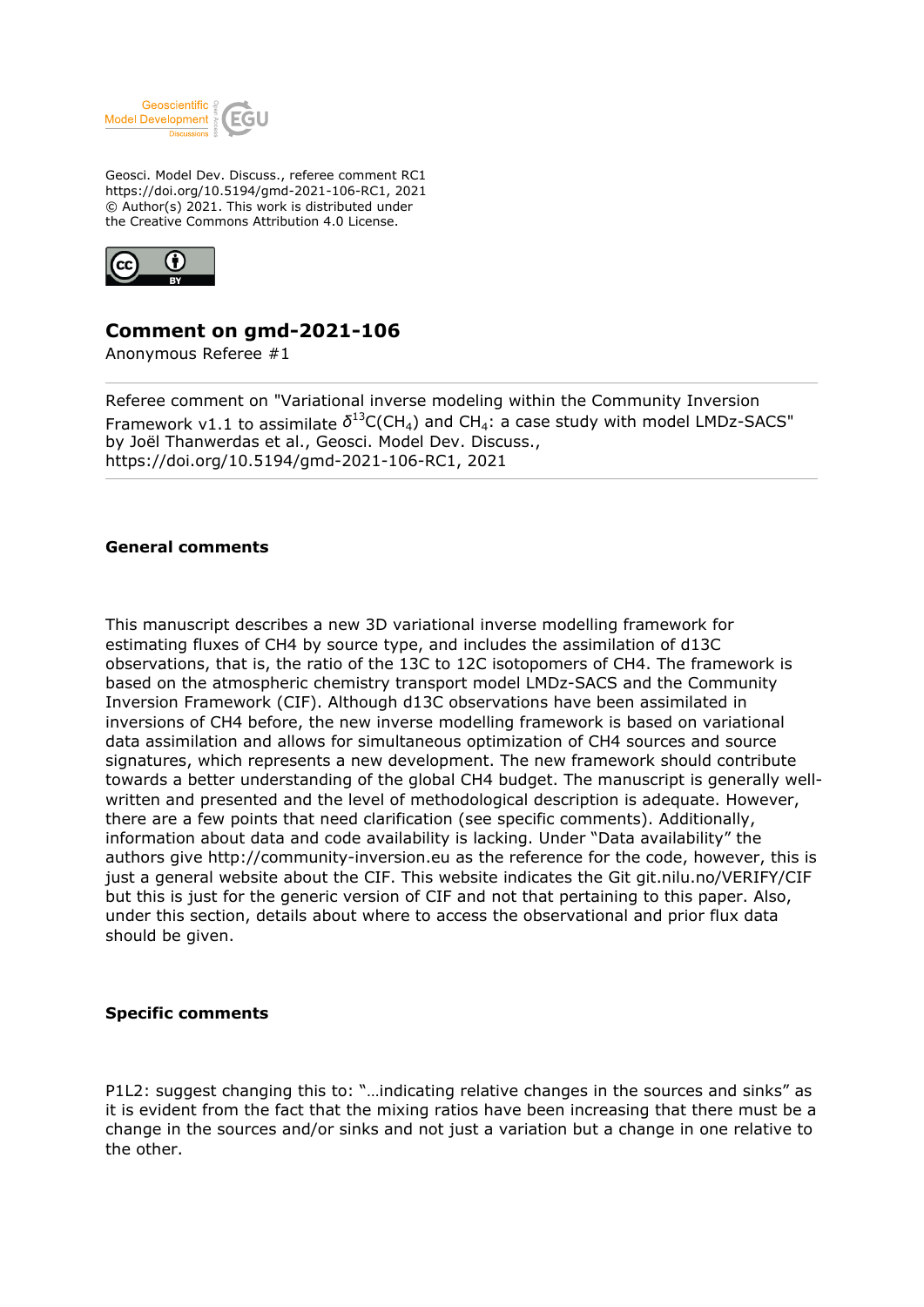P2L13: I think this sentence is potentially confusing and could be better formulated. What I think the authors mean is that without regularization the inverse problem is illconditioned (or ill-posed) giving no unique solution, hence the need for regularization e.g. by providing prior information. Also it is unclear to me what is meant by "no continuity with the data" - could the authors please explain this.

P2L21: Variational methods, such as the Lanczos version of the conjugate gradient algorithm provide the posterior error covariance matrix with little additional computational cost.

P2L33-34: I would suggest the authors give ranges for the various source categories to reflect how variable values within each category can be.

P3L2: I think the authors should precise that they are not consistent with the d13C observations and the prescribed d13C ratios.

P3L12: Thompson et al. 2018 used a variational method to optimize CH4 emissions and the OH sink with the AGAGE 12-box model. Perhaps the authors mean never in a variational inversion framework with a full 3D atmospheric transport model?

P4L15: All Bayesian methods require the inverses of R and B.

P4L17: I think you should specify the assumption, i.e. that the observation errors are uncorrelated.

EQ6-7: I'm confused about the value MTOT, is this the molar mass of CH4 in source FiTOT, if so then MTOT depends on the d13C ratio of CH4 in FiTOT.

P7L13: For the category "fossil fuels" could the authors please specify if this is only fugitive emissions or also combustion emissions, and if the source signature is considered the same for fugitive and combustive emissions?

P9L2: I think it would be good to include the references for the source signatures in the main part of the manuscript and not just in the supplement. Also, there is no reference given for the livestock category nor an explanation why this category had a time varying source signature and what the dependence on time was.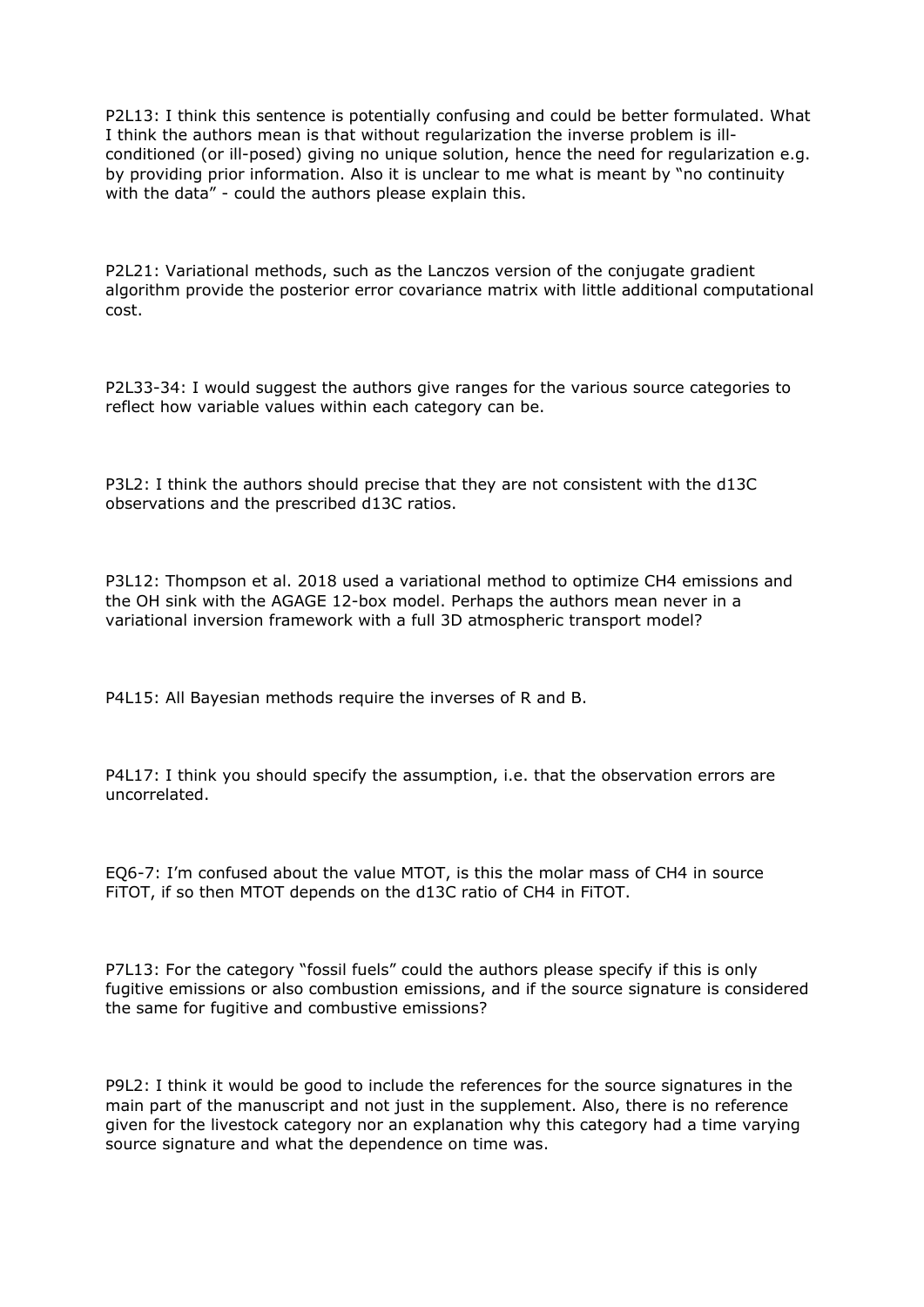P10L7: Do the authors mean that the model, LMDZ-SACS cannot reproduce the high temporal frequency of CH4 or d13C or both? If it is d13C, weekly observations are not high frequency. Also do the authors have an idea why the temporal variability could not be reproduced? I think this needs to be better explained. Also why assimilating the curve fitted data was chosen as the solution rather than e.g. increasing the observation uncertainty, filtering or averaging the observations?

Fig. 3a) I think here "cost" (or "value of cost function") is meant and not "cost function" and it would help to specify that the x-axis is "iterations".

Section 3.1: I think somewhere the results of the adjoint tests should be presented since a new version of the model was developed, including its adjoint.

P14L16-19: Could the decreasing values of d13C in REF be also due to an underestimation of the atmospheric sink since reactions with OH and Cl enrich d13C?

P18L20: It would be helpful if it would be stated again that this is for NOISO and REF increments.

P19L6: It is interesting that in order to correct for the prior decreasing trend in d13C, the inversion increases the source signatures of all sources, this means that the increases in the d13C rich sources, such as biofuel/biomass burning, are not sufficient to correct this trend. In T3 and T4 these emissions increased significantly, since there was not the degrees of freedom to adjust the source signatures. The question is, what is more accurate, higher source signatures or high d13C rich sources? Also, this result depends of course on having the correct atmospheric sink. Although these questions cannot be answered in this paper, I think they warrant more discussion as these are key sources of uncertainty. Also, I think the statement "All source signatures are shifted upwards by the inversions" needs to be qualified, that is, there are the exceptions of T3 and T4 (which had very small prior uncertainties for the sources signatures) and the "natural" source.

P19L9: I think by "total fractionation effect" the authors mean the kinetic isotope effect of atmospheric oxidation, if so, I suggest changing this to be clearer about what is meant. Also, I think it would be interesting to include a test using alternative OH fields to see how strongly the results are affected by the OH sink estimate.

P19L14:18: Presumably this describes the results of the REF scenario, but it would be clearer to specify this.

## **Technical comments**